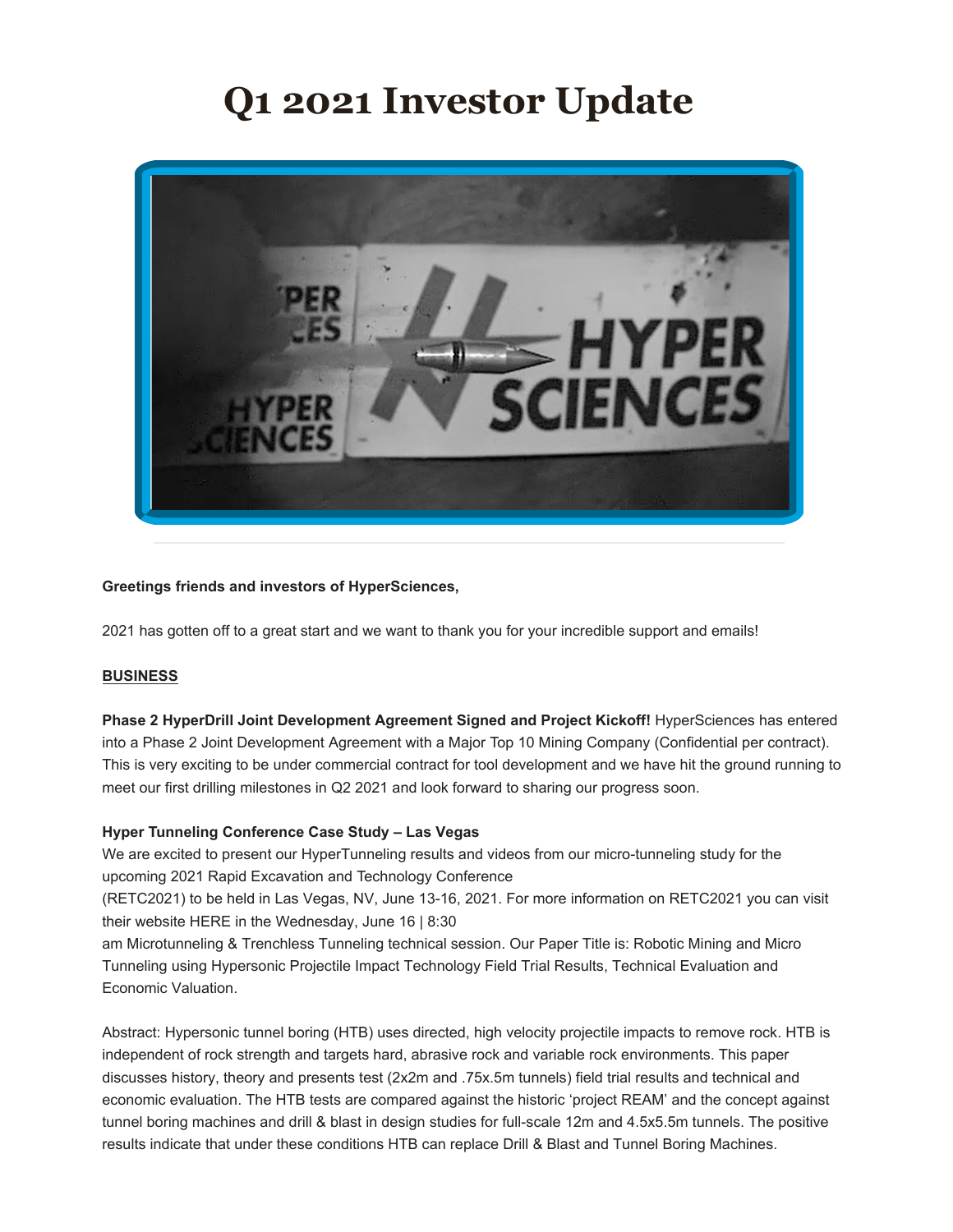# **FINANCE**

# **Equity Finance Offering – Reg CF Successfully Completed**

HyperSciences successfully completed a \$1.07M offering on the StartEngine.com crowdfunding platform and thanks to our loyal investors, we were oversubscribed several weeks before our scheduled closing date of January 31, 2021.

## **Equity Finance Offering - Reg D Closed**

Thank you to everyone that invested in our Reg D raise. We will keep you appraised of any upcoming investment opportunities in the future.

#### **Introduction to Chief Technical Officer: Dr. Leon Vanstone**

HyperSciences is pleased to introduce Dr. Leon Vanstone as Chief Technology Officer. Leon earned his Ph.D. in Aerospace, Aeronautical Engineering from Imperial College London. Leon was previously a lecturer for the University of Texas at Austin. His research background includes hypersonic aerodynamics, (sc)ramjets, and rockets, and he has many conference and archival papers relating to these topics. In addition, he also founded the Texas Rocket Engineering Lab at the University of Texas at Austin. Leon also has significant testing and operational knowledge for large scale test facilities. He brings his significant hypersonic expertise to HyperSciences, as well as providing a high operational capability and vision. For additional information on Leon, you can visit his LinkedIn

page HERE.



#### **We are hiring!**

Along with Leon, we are hiring some great engineers to our team to allow us to continue to design and test our HyperDrill product. We currently have a Project Manager position open and details can be found on our LinkedIn page. In addition to the Project Manager position, we are also interested in mechanical, electrical, and aerospace engineers and interns. Please reach out to us if you are interested! **(**jobs@hypersciences.com**)** .

# **HYPERCORE TECHNOLOGY UPDATE**

#### **G**eothermal Video

We have a new geothermal video to share from our latest application into the Department of Energy American Made Geothermal Set! Challenge. This was excellent opportunity for us to further develop geothermal tech and apply for additional patents on our geothermal tools. While we won phase 1 Ready!, we will not be participating in the second phase, SET! Program with the DOE and we now look forward to fully focusing fully on our much higher value contract through our private HyperDrill Phase 2 Joint Development Agreement. This all puts us on track for a bright geothermal future. Click HERE to view the submission video.